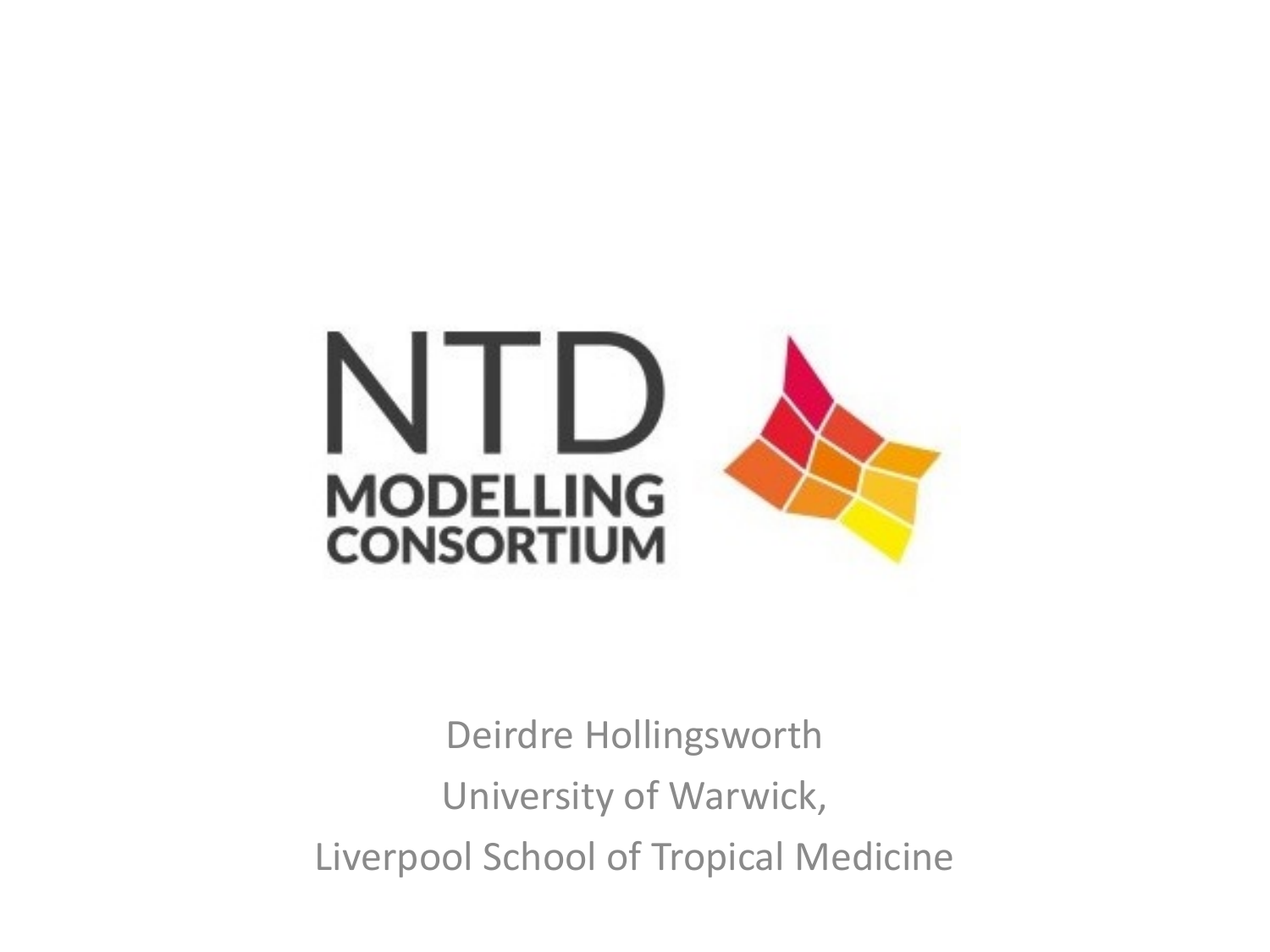## What is modelling?

- Use quantitative methods to
	- analyse infectious disease data
	- model transmission and interventions
- Powerful scientific and strategic tool
	- Synthesise knowledge
	- Rigororise our understanding of process
	- Encapsulate a range of biological and clinical insights
	- New way of looking at existing data
	- Understand indirect effects of interventions
	- Investigate 'what-if' scenarios
- Best done
	- Addressing real policy questions
	- In collaboration with stakeholders, epidemiologists, experts in the field



 $\Omega$  $\Omega$ 

20

Age (years)

60





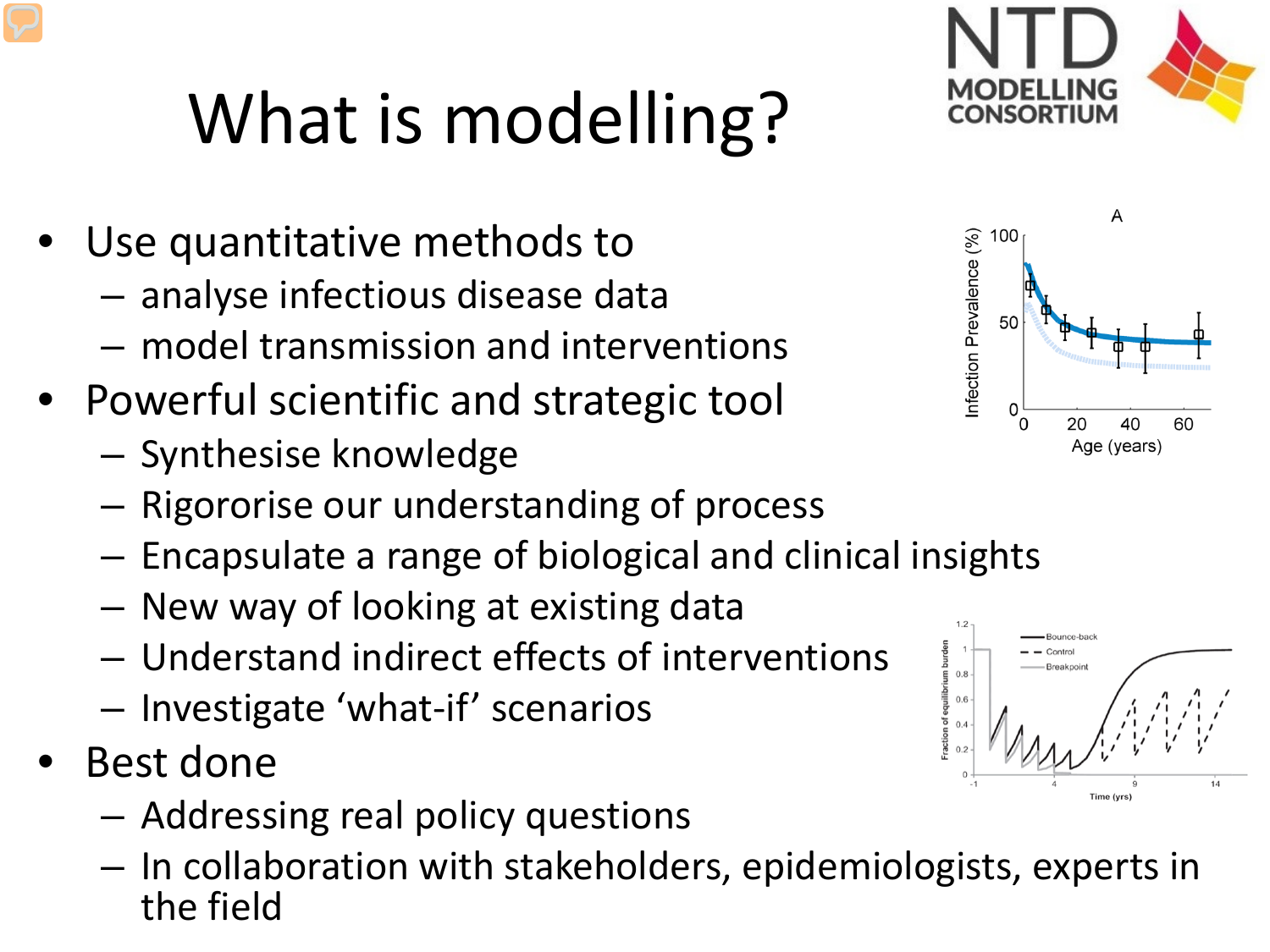

### Central question

The consortium will address the epidemiological question:

*Are we on target for the 2020 goals with the current strategies? If not, what other strategies will be required where?*

> Grateful for support from: Bill and Melinda Gates Foundation Novartis Foundation Children's Investment Fund Foundation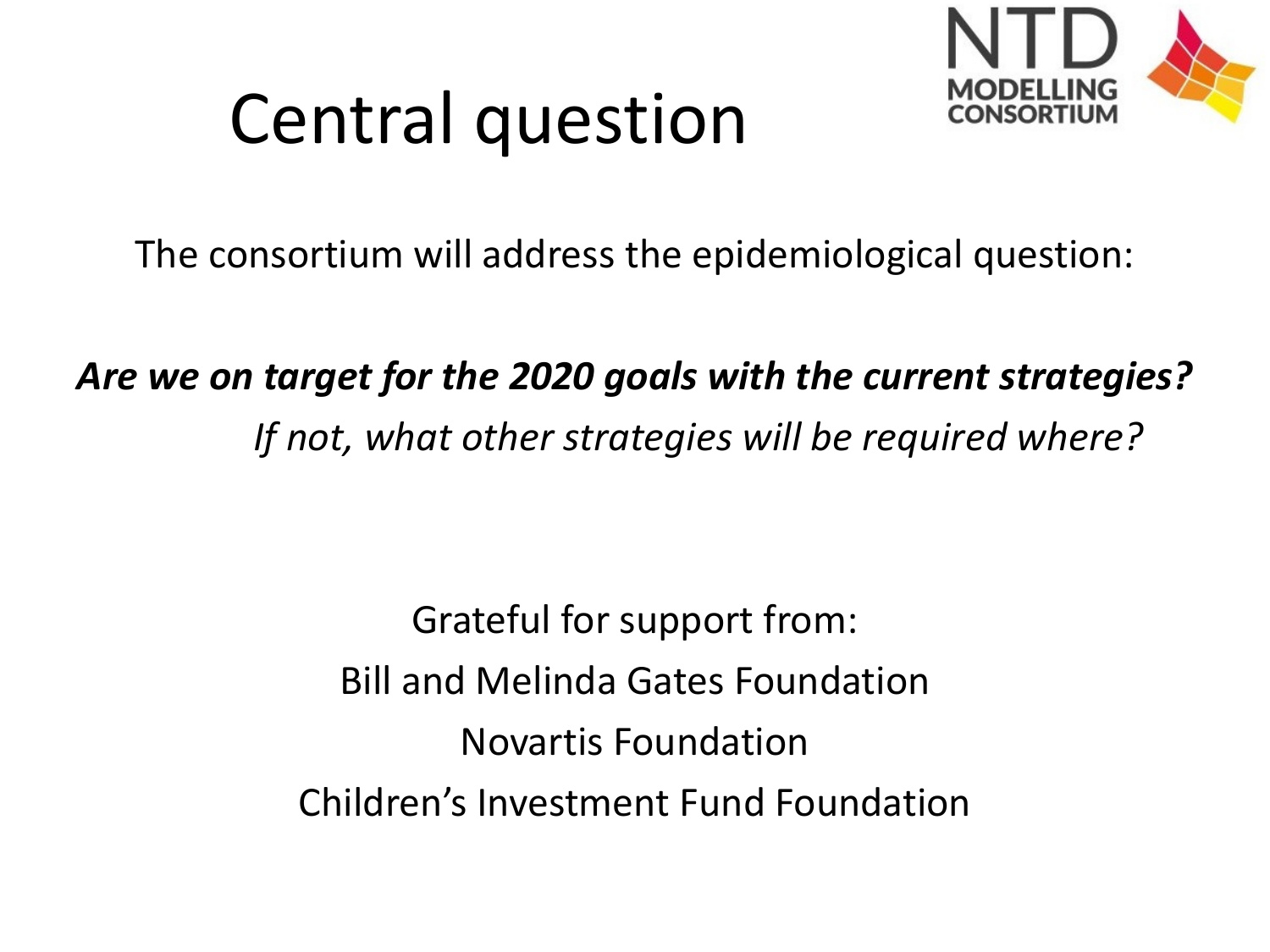

### Modelling groups

CHAGAS DISEASE Dobson, Princeton Lee, Johns Hopkins +Galvani, Yale

LYMPH. FILARIASIS Hollingsworth, Warwick Michael, Notre Dame Stolk, Erasmus

**HAT** Galvani, Yale Keeling, Warwick +Chitnis, Swiss TPH; +de Vlas Erasmus

**ONCHOCERCIASIS** Basanez, Imperial Stolk, Erasmus

LEPROSY de Vlas, Erasmus Medley, Warwick Porco, UCSF

**SCHISTOSOMIASIS** Anderson, Imperial King, CWRU +Galvani, Yale

SOIL-TRAN. HELMINTHS Anderson, Imperial de Vlas, Erasmus +Montressor, WHO

TRACHOMA Gambhir, Monash Lietman & Porco, UCSF

VISCERAL LEISH. de Vlas, Erasmus Medley, Warwick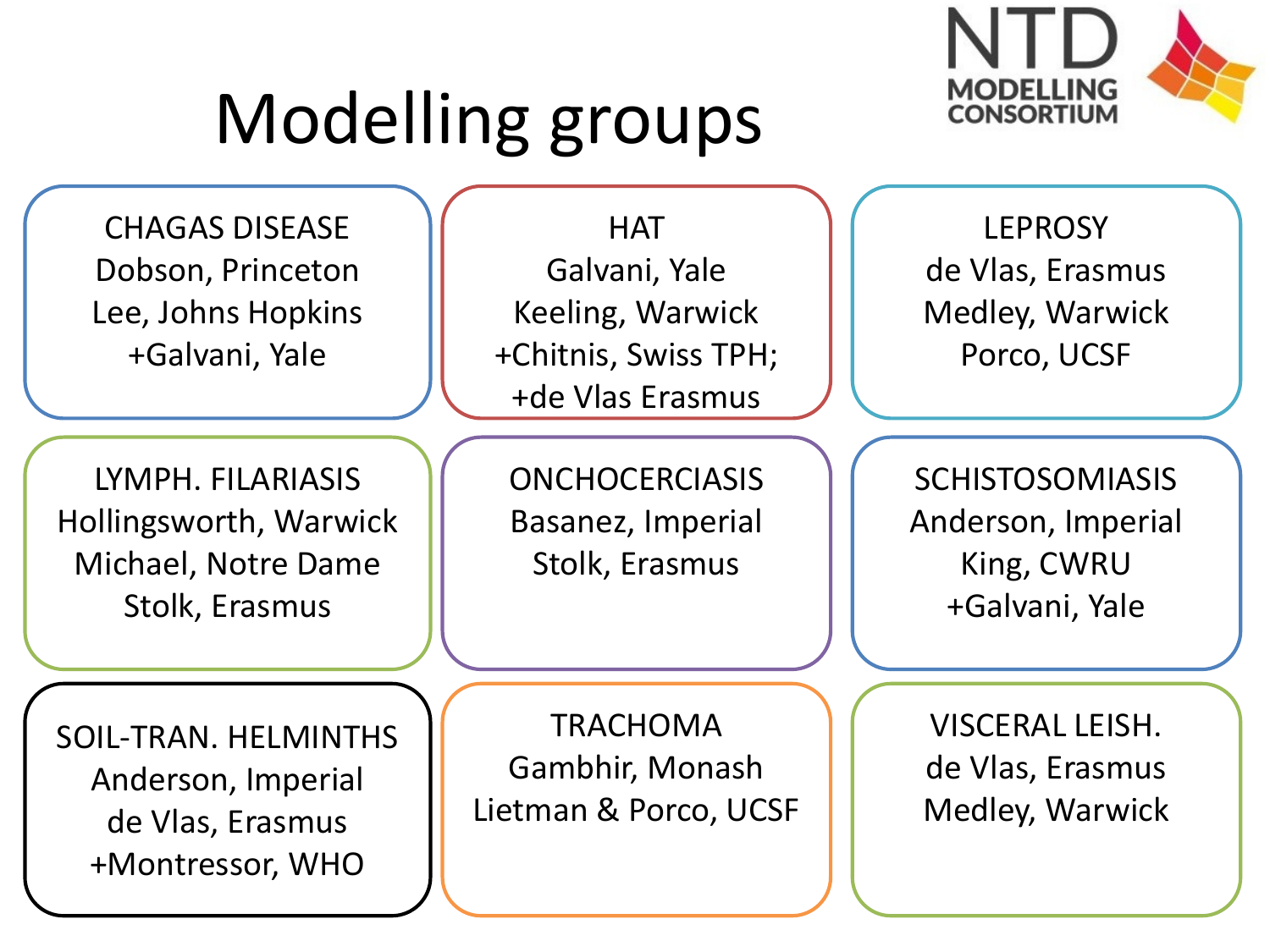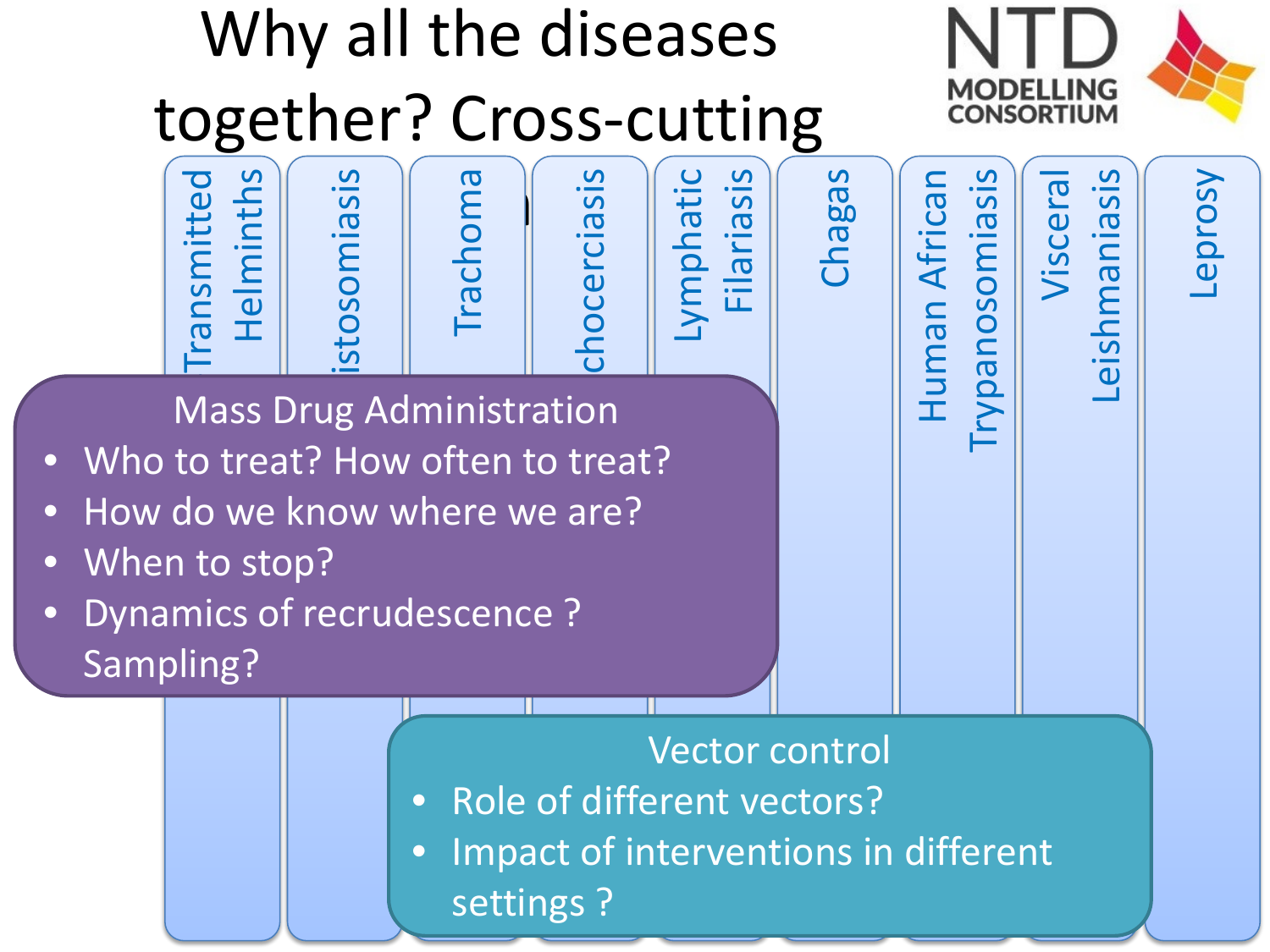

# Why multiple groups?

- Scientific robustness
	- Investigate underlying assumptions
	- Parameter uncertainty
- To provide a coherent analysis for policy
	- Resolve differences in predictions or recommendations
- Consortium includes a mechanism for rigorous model comparison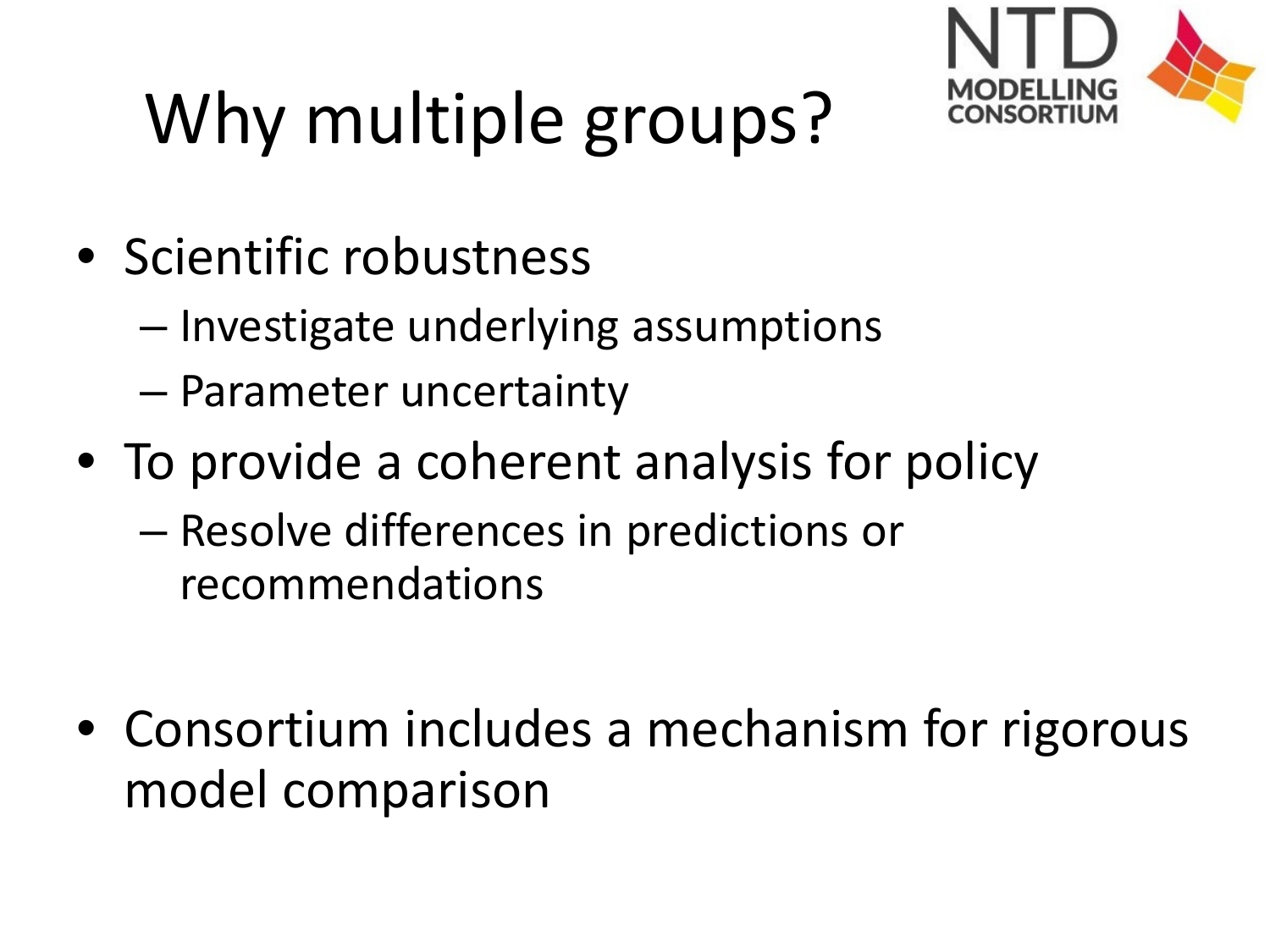#### Predictions & data





(Onchosim simulations for annual treatment at 70% coverage)

- Predicted trends and expected duration of MDA for different settings for elimination
	- Useful for planning
- Alternative strategies?
	- When? Where?
	- Annual vs 6-monthly
- Importance of noncompliance?
- Seasonal treatment?

Presented by Hans Remme at APOC Consultative Meeting on Onchocerciasis Elimination, Ouagadougou, Burkina Faso, March 2013.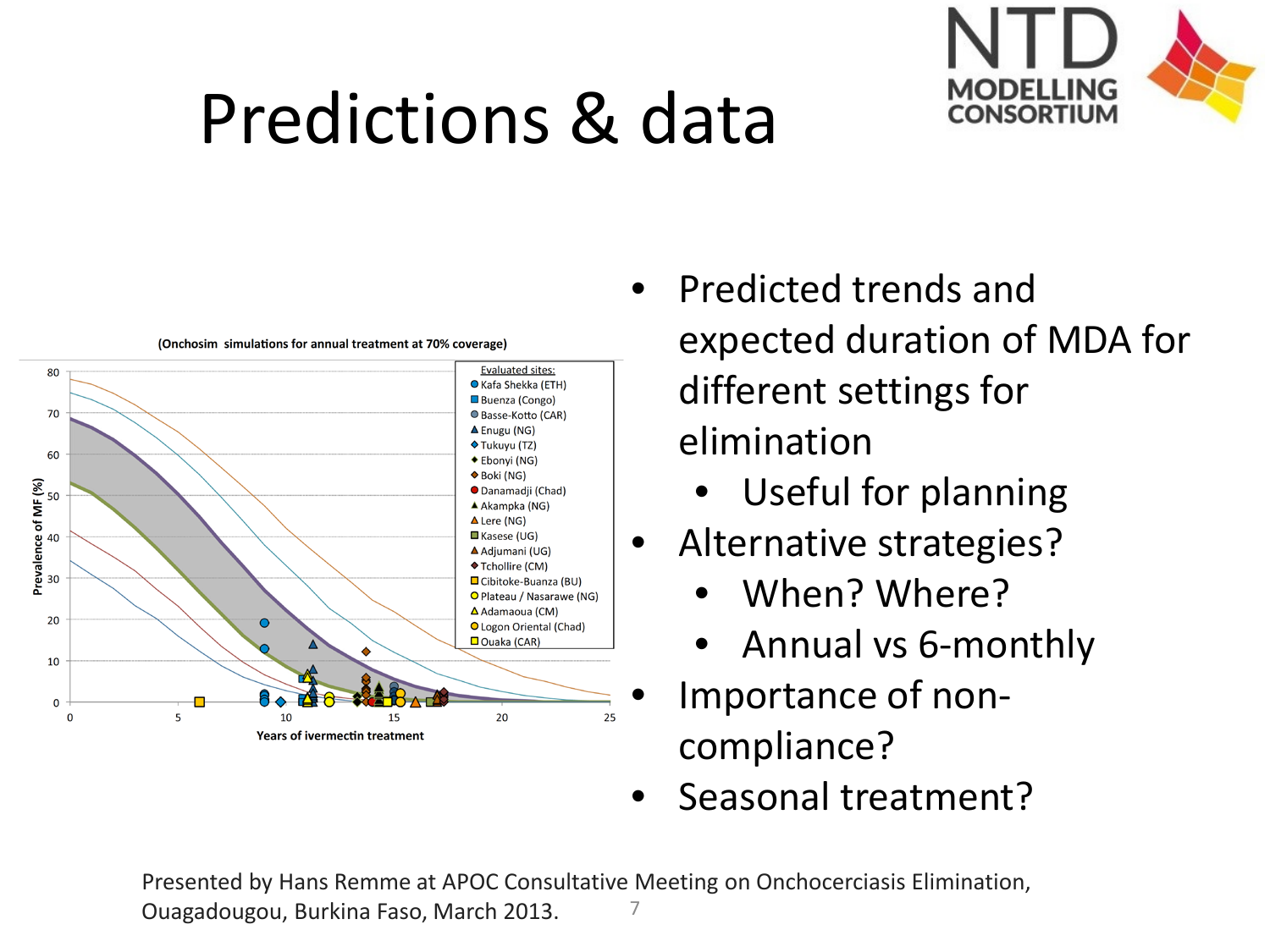#### Heterogeneity in response



- What are main drivers?
	- Understanding of setting and programme

MODELLING **CONSORTIUM** 

- What should we be measuring?
- How will we know if we eliminate?

**Reduction and return of infectious trachoma in severely affected communities in Ethiopia** Lakew T, House J, Hong KC, Yi E, Alemayehu W, Melese M, Zhou Z, Ray K, Chin S, Romero E, Keenan J, Whitcher JP, Gaynor BD, Lietman TM. PLoS Negl Trop Dis. 2009;3(2):e376.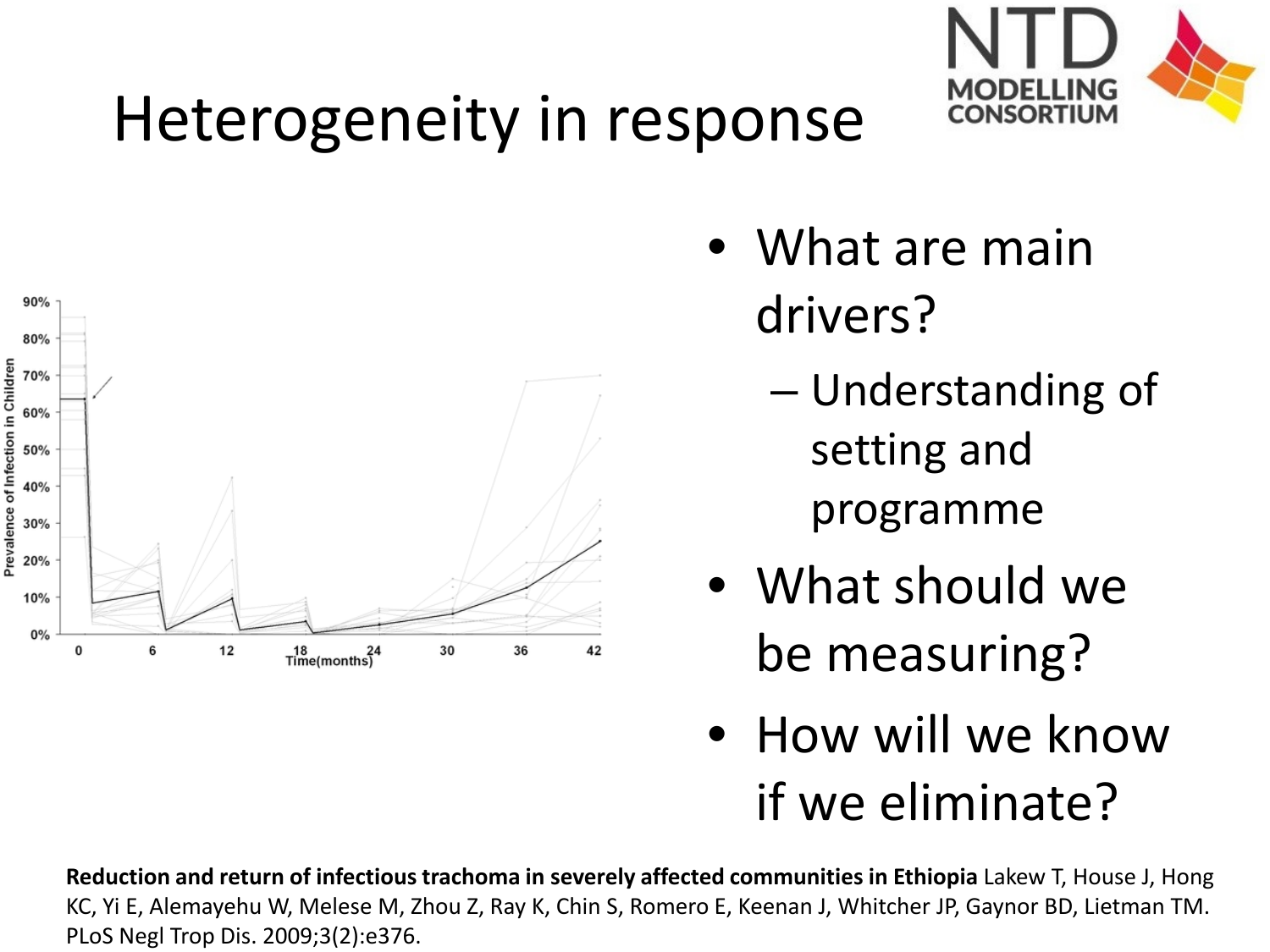

### Uncertainties

- What will be the impact of new treatments on transmission? (e.g. HAT, VL)
	- What combinations of interventions will get us to our goal?
- Indirect measures of worm burden
	- How should we interpret these?
	- Are additional studies needed?
- Relationship between infection and disease
	- Better diagnostics help us understand this dynamic, but pose new questions